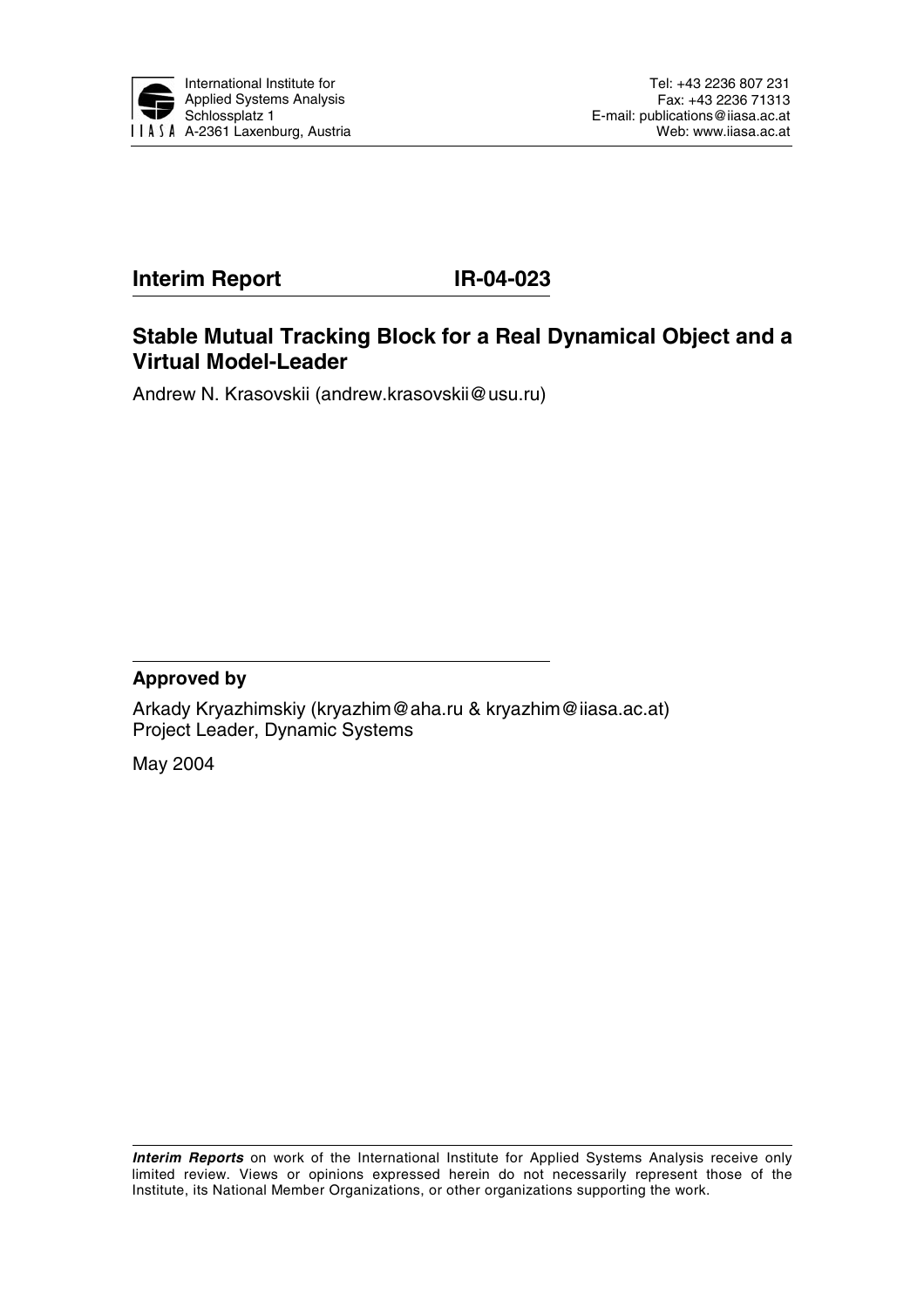# **Contents**

| 3. Mutual tracking in the combined process {x-object, z-model-leader} 4 |  |
|-------------------------------------------------------------------------|--|
|                                                                         |  |
|                                                                         |  |
|                                                                         |  |
|                                                                         |  |
|                                                                         |  |
|                                                                         |  |
|                                                                         |  |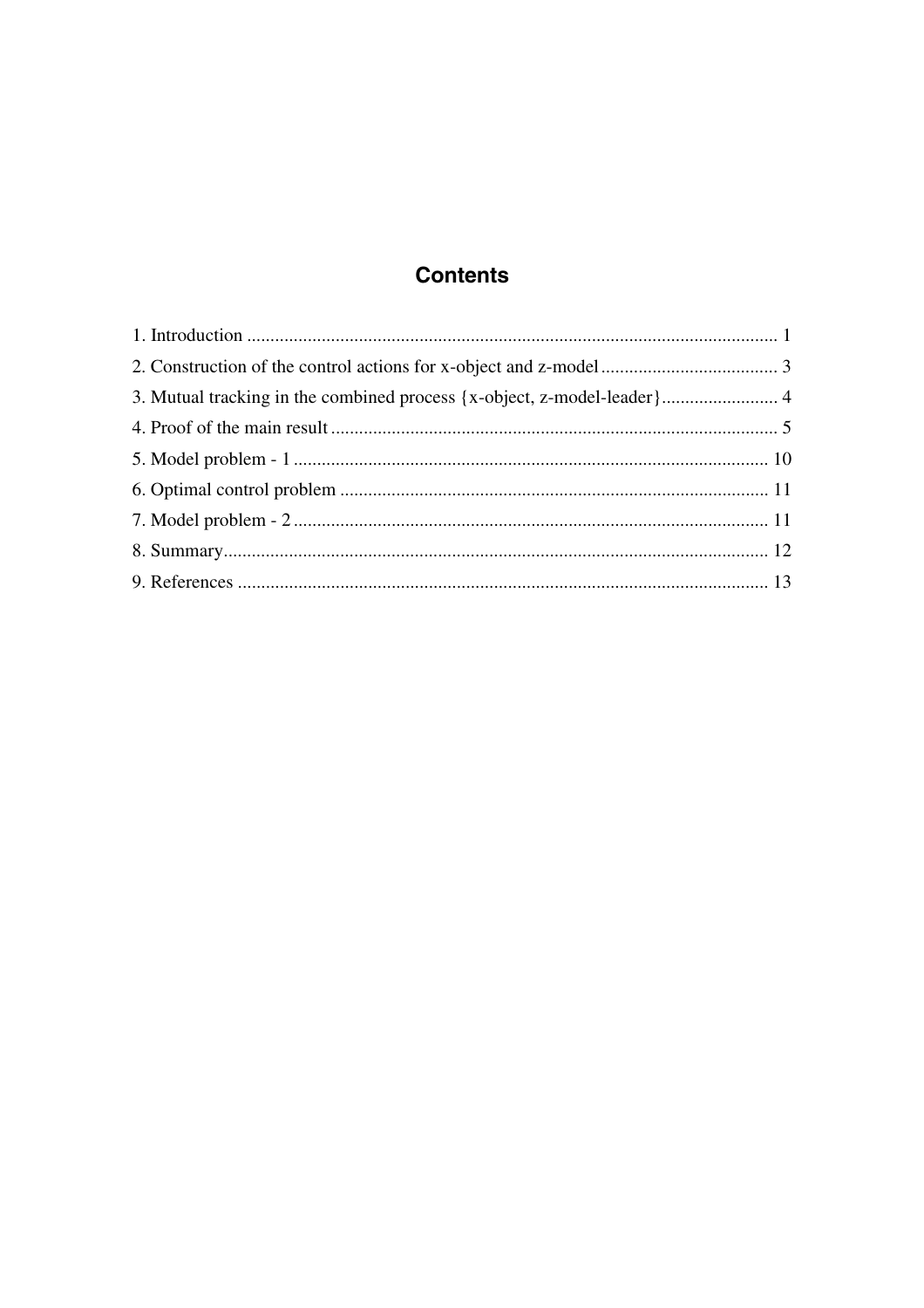# **Abstract**

The work is devoted to the problem of the stochastic stable mutual tracking of motions of the real dynamical x-object and some virtual computer z-model under the dynamical and informational disturbances. The elaborated algorithms are applied to some typical differential games on minimax and maximin for the positional quality index of the control process. Results of computer simulation of model problems are presented.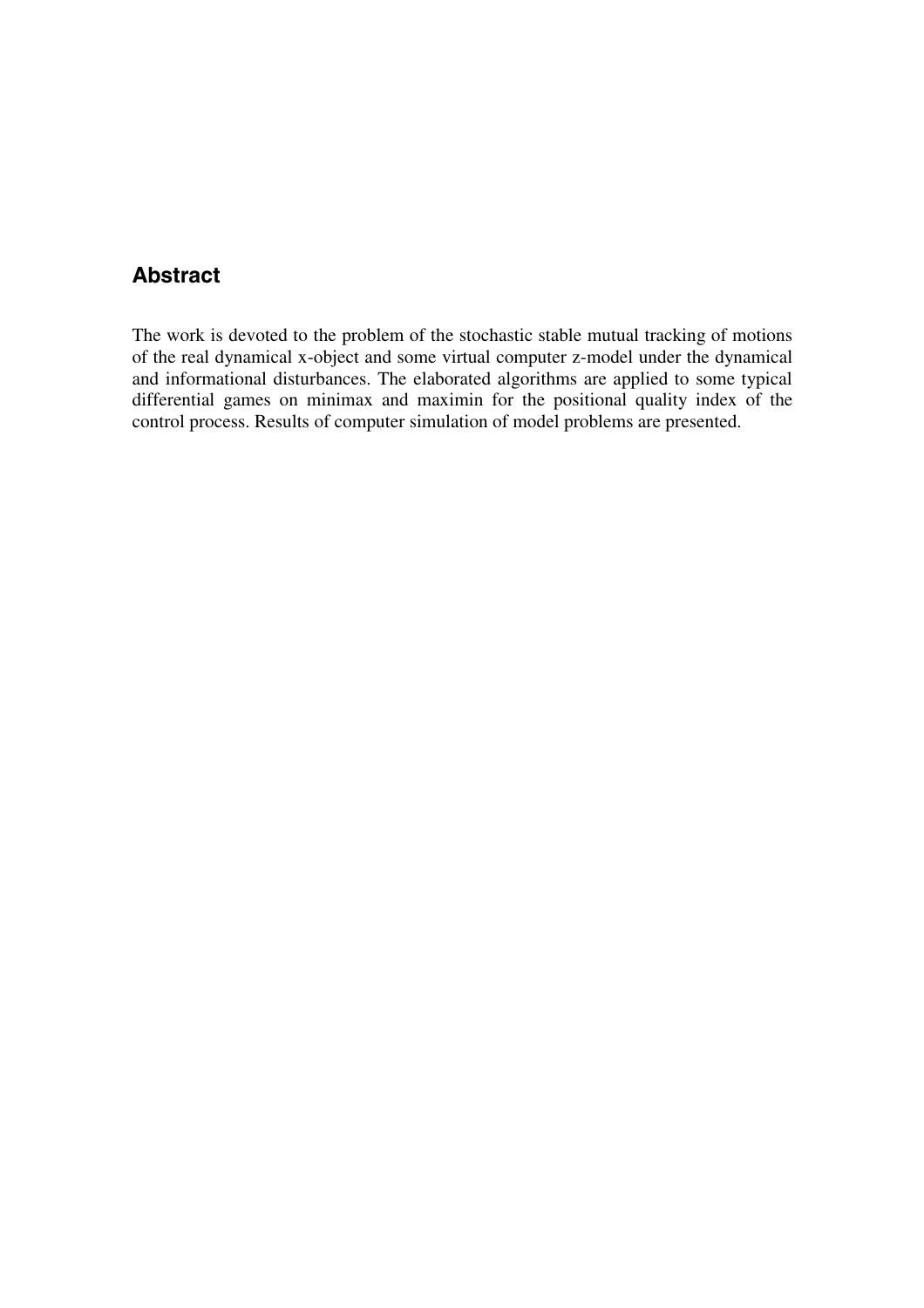# **About the Author**

Professor Andrew N. Krasovskii Head of Chair "Multimedia Technology" Ural State Technical University (UGTU-UPI) ul. Mira 19, 620002 Ekaterinburg Russia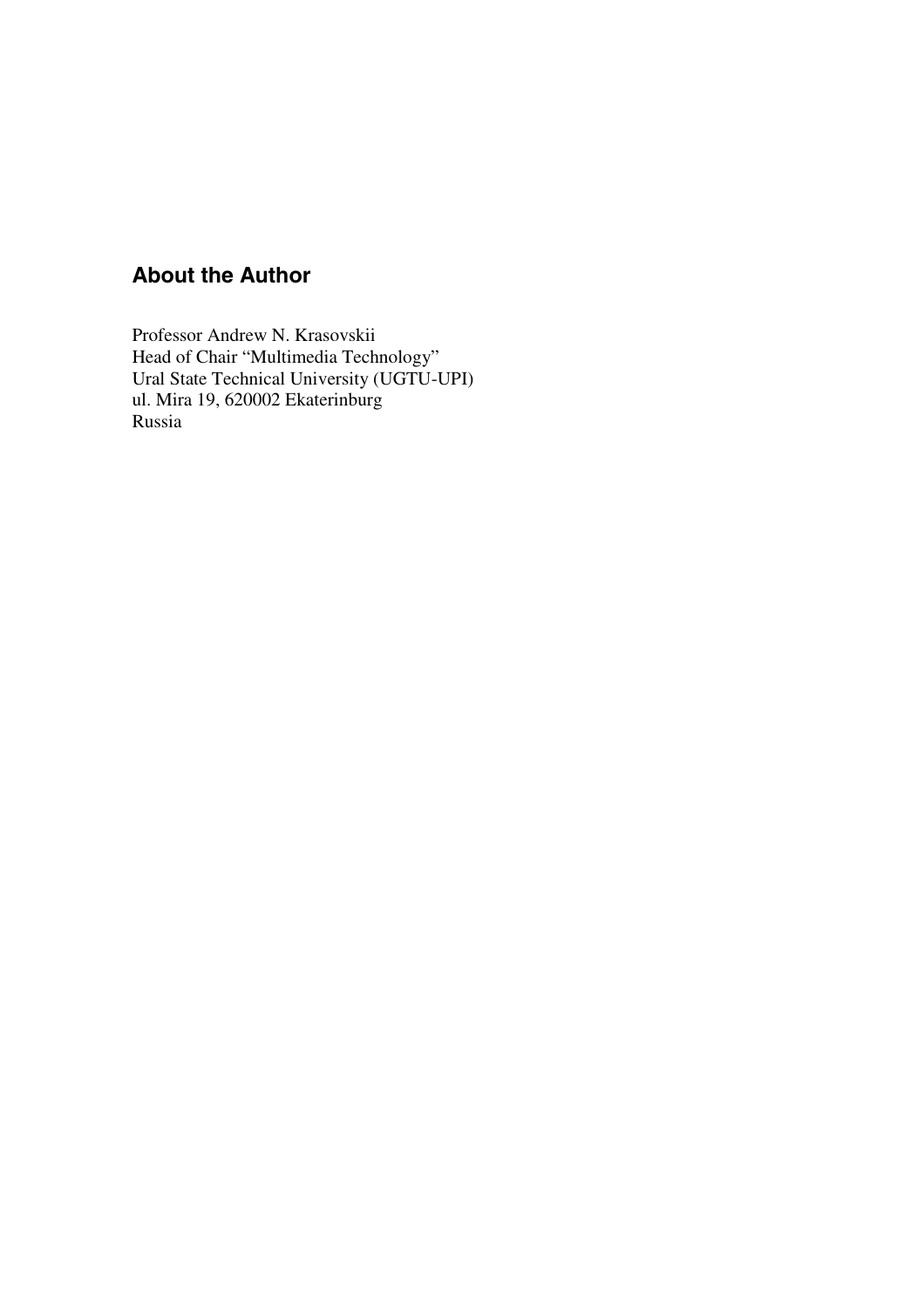## **Stochastic Stable Mutual Tracking Block for a Real Dynamical Object and a Virtual Model-Leader**

Andrew N. Krasovskii

#### **1. Introduction**

This report is devoted to a problem of stochastic stable mutual tracking of motions of a real dynamical x-object and some virtual computer simulated z-model-leader under dynamical and informational disturbances. It will be sown how the elaborated block of mutual tracking can be applied to some control problems, namely, to solving optimal control problems with ensured results.

 The investigation is based on approaches, methods and constructions from the theory of optimal control, the theory of tracking and observation and the theory of stochastic processes.

 The statements of the problems considered here and methods for their solution are based on the mathematical formalization developed in Ekaterinburg at the Ural State University (USU) and the Institute of Mathematics and Mechanics (IMM) of the Ural Branch of the Russian Academy of Science, first of all in works by Academicians N.N.Krasovskii and A.I.Subbotin, and their collaborators.

 The main problem considered here consists in the development of a control block of mutual stable stochastic tracking of motions of a real x-object and some computer (virtual) z-model-leader. The control dynamical system (the x-object) is described by the ordinary differential equation:

$$
x = A(t)x + f(t, u, v) + h_{dim}(t), \ 0 \le t \le T,
$$
 (1)

here *x* is an n-dimensional phase vector, *u* is a vector of control, and *v* is a vector of disturbances satisfying the constraints

$$
u \in \mathbf{P}, \ v \in \mathbf{Q} \tag{2}
$$

P and Q are fixed sets,

•

$$
P = \{ u^{[1]}, \dots, u^{[M]}\}, |u^{[i]}| \le \tilde{M},
$$
  
\n
$$
Q = \{ v^{[1]}, \dots, v^{[N]}\}, |v^{[i]}| \le \tilde{N}.
$$
\n(3)

In (1)  $t_0 = 0$  and *T* are given instants (the beginning and the end of the control process),  $A(t)$  and  $f(t, u, v)$  are functions piecewise continuous in time  $t$ ,  $h_{\text{dim}}(t)$  is an arbitrary random bounded dynamical disturbance,  $E\{h_{dim}(t)\}\leq \delta_{dim}$ ,  $E\{...\}$ stands for the mathematical expectation.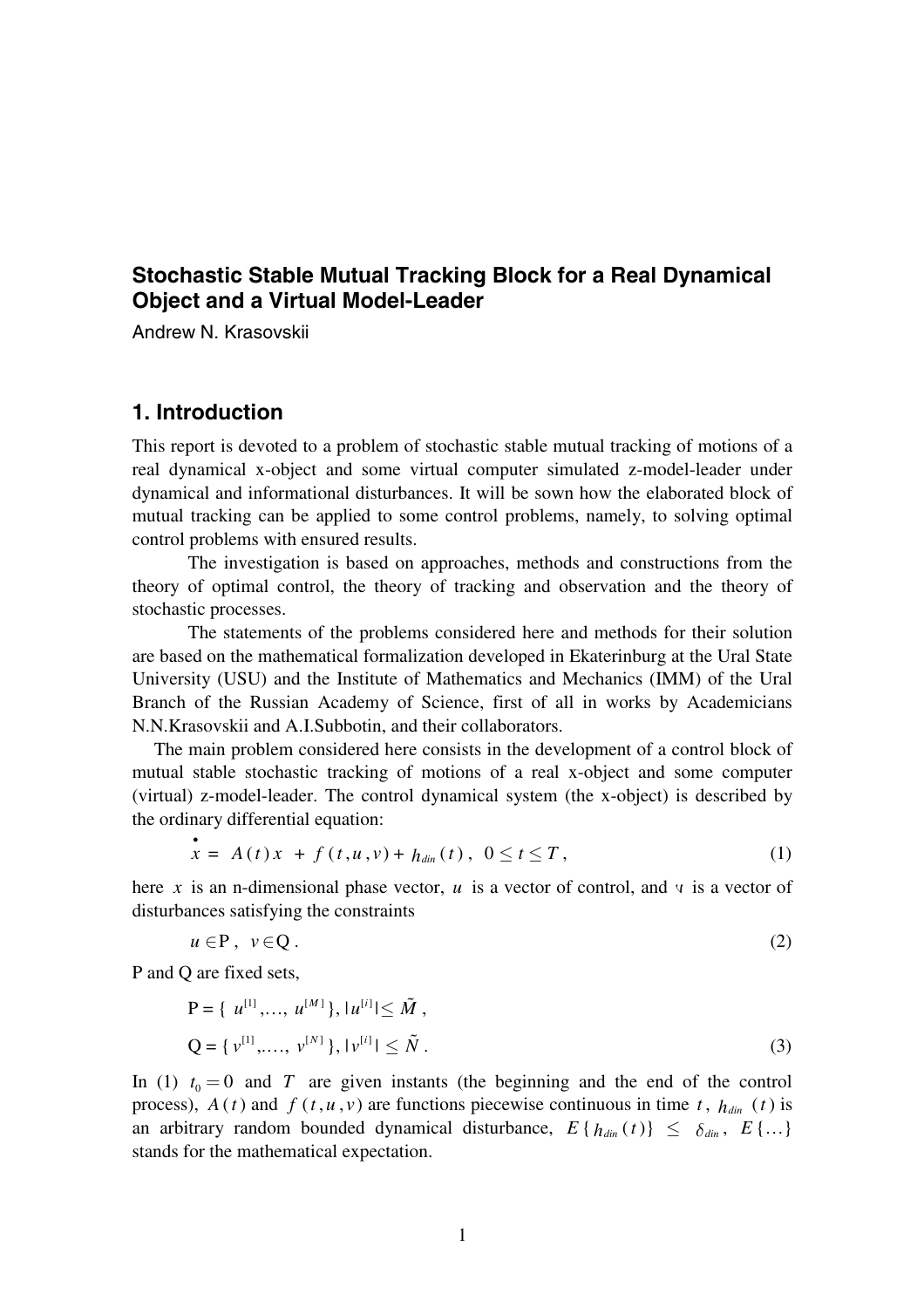We consider the case where the so-called saddle point condition [2]

$$
\max_{v \in Q} \min_{u \in P}  = \min_{u \in P} \max_{v \in Q} , \forall l \in R^{n}
$$
 (4)

is not valid for the function  $f(t, u, v)$ . So, in the considered case for function *f* (*t*, *u*, *v*) in (1) there exists a vector  $I^* \in R^n$  (or a point  $t \in [0, T]$ ) such that

$$
\max_{v \in Q} \min_{u \in P} \langle l^*, f(t, u, v) \rangle \ge \min_{u \in P} \max_{v \in Q} \langle l^*, f(t, u, v) \rangle. \tag{5}
$$

Here  $\langle l^*, f(t, u, v) \rangle$  be denotes the scalar product.

 It is known that in this case it is effective to use stochastic algorithms of control for the construction of the control actions for the x-object and to form the motion of the xobject coupled with a suitable z-model-leader.

 We use the well-known discrete feedback control scheme. Namely, on the time interval [0,T] we fix an arbitrary partition

$$
\Delta \{ t_k \} = \{ t_0 = 0, t_1, \dots, t_k < t_{k+1}, \dots, t_K = T \},
$$
\n<sup>(6)</sup>

and below consider the x-object described by the finite difference equation:

$$
x(t_{k+1}) = x(t_k) + (A(t_k)x(t_k) + f(t_k, u, v) + h_{\text{dim}}(t_k))\Delta t, \qquad (7)
$$

where  $\Delta t = t_{k+1} - t_k$ ,  $t_k \in \Delta \{t_k\}$  (6). The actions  $u = u[t] \in P$ ,  $v = v[t] \in Q$ ,  $t \in [t_k, t_{k+1})$  are defined through random tests described below.

For the x-object (7) we consider the z-model-leader :

$$
z(t_{k+1}) = z(t_k) + (A(t_k)z(t_k) + \tilde{f}_{pq}(t_k))\Delta t, \qquad (8)
$$

where

$$
\tilde{f}_{pq}(t_k) = \sum_{i=1}^{M} \sum_{j=1}^{N} f(t_k, u^{[i]}, v^{[j]}) p_i q_j.
$$
\n(9)

In (8), (9)  $u^{[i]} \in P$ ,  $v^{[j]} \in Q$  and the numbers  $p_i$  and  $q_j$  satisfy the conditions

$$
\sum_{i=1}^{M} p_i = 1, \quad p_i \ge 0, \qquad \sum_{j=1}^{N} q_j = 1, \quad q_j \ge 0.
$$
 (10)

The numbers  $p_i$  and  $q_i$  are connected with the probabilities that define the random choice of the actions u and  $v$  for the x-object  $(7)$ .

 The main problem discussed in this report is to construct and to justify a control algorithm (using some stochastic mechanism) that provides the stable mutual tracking of the motions of the x-object (7) and z-model-leader (8).

 Note that we will also consider the case where position of the x-object (7) is estimated with some informational error  $\Delta_{\text{inf}}$  such that at each time moment  $t_k \in \Delta \{t_k\}$  (6),  $k = 0, ..., K$ , we know only the distorted position  $\{t_k, x^* [t_k]\}$ , where

$$
x^*[t_k] = x[t_k] + \Delta_{\inf}[t_k],
$$
\n(11)

and  $\Delta_{\text{inf}} [t_k]$  is a random restricted vector.

We use the following well-known positional feedback scheme of control: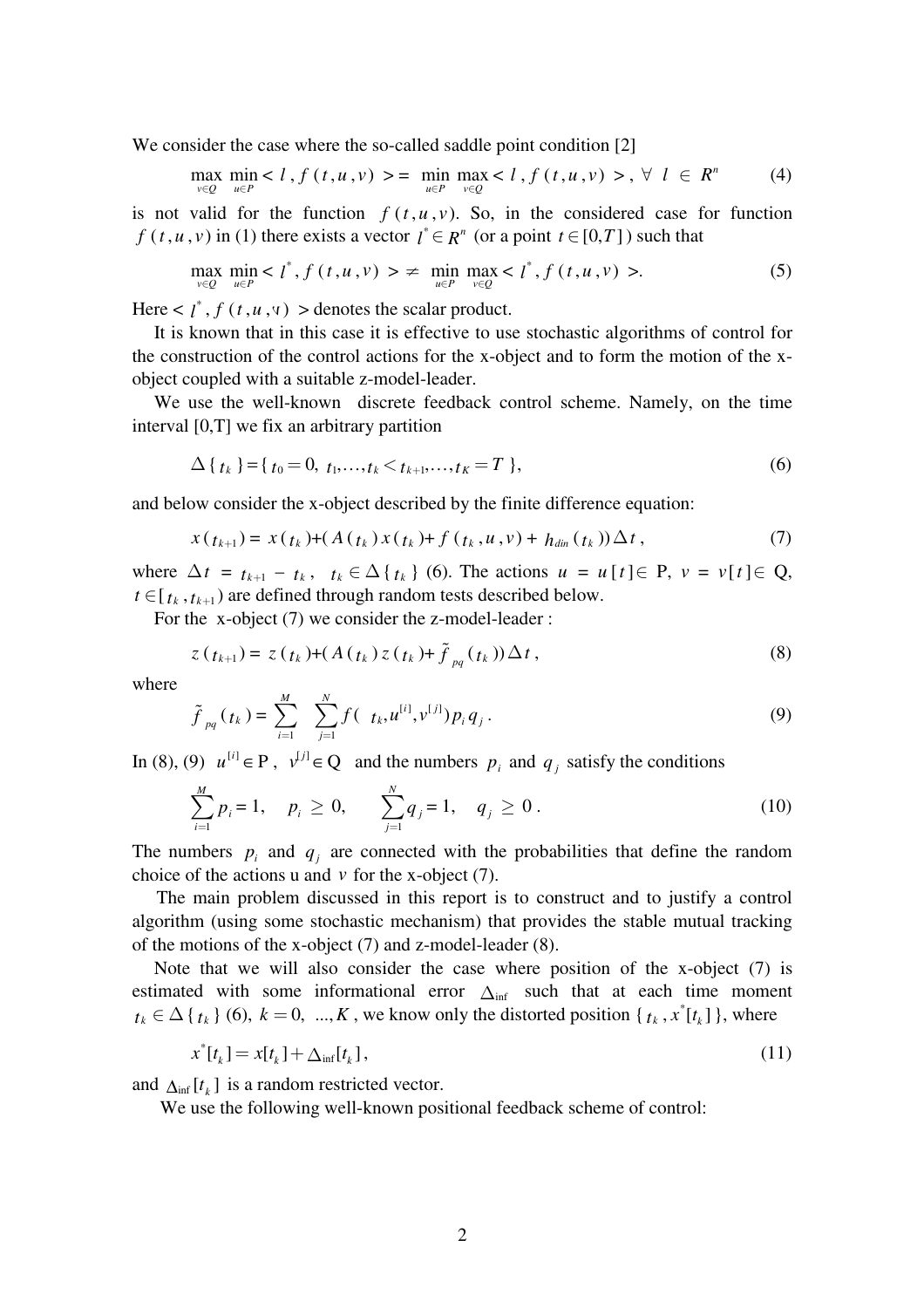

$$
x^*[t_k] = x[t_k] + \Delta_{\inf}[t_k] - \text{informational image}
$$

Let us note that these two values: the dynamical disturbance  $h_{\text{dim}}$  in the system (1) and the informational error  $\Delta_{\text{inf}}$  in the scheme are the original elements of this work.

## **2. Construction of the control actions for x-object and z-model**

At first let us describe probability tests that define the random choice of the action  $u =$  $u[t_k] \in P$ ,  $t \in [t_k, t_{k+1})$  for x-object.

As the ideal case, we accept that at the moment  $t_k$  one can make an instant probability test on choosing a vector  $u[t] \in P$ .

This test is defined by the suitable probabilities  $\{p_i^0\}$ , i.e.

$$
P(u[t_k] = u^{[i]}) = p_i^0, \quad i = 1, ..., M,
$$
\n(12)

where the symbol  $P(...)$  denotes the probability.

Let us choose the probabilities  $p_i^0$ ;  $p_i^0 \ge 0$ ,  $\sum p_i^0 = 1$ , from the following extremal minimax shift [3] condition:

$$
\min_{p} \max_{q} < l^* \left[ t_k \right], \sum_{j=1}^{M} \sum_{j=1}^{N} f(t_k, u^{[i]}, v^{[j]}) p_i q_j > = \\ < l^* \left[ t_k \right], \sum_{i=1}^{M} \sum_{j=1}^{N} f(t_k, u^{[i]}, v^{[j]}) p_i^0 q_j^* \tag{13}
$$

under the conditions

$$
\sum_{i=1}^{M} p_i = 1, \quad p_i \ge 0, \qquad \sum_{j=1}^{N} q_j = 1, \quad q_j \ge 0.
$$

In  $(13)$  we have

$$
l^*[t_k] = x^*[t_k] - z[t_k]
$$
\n(14)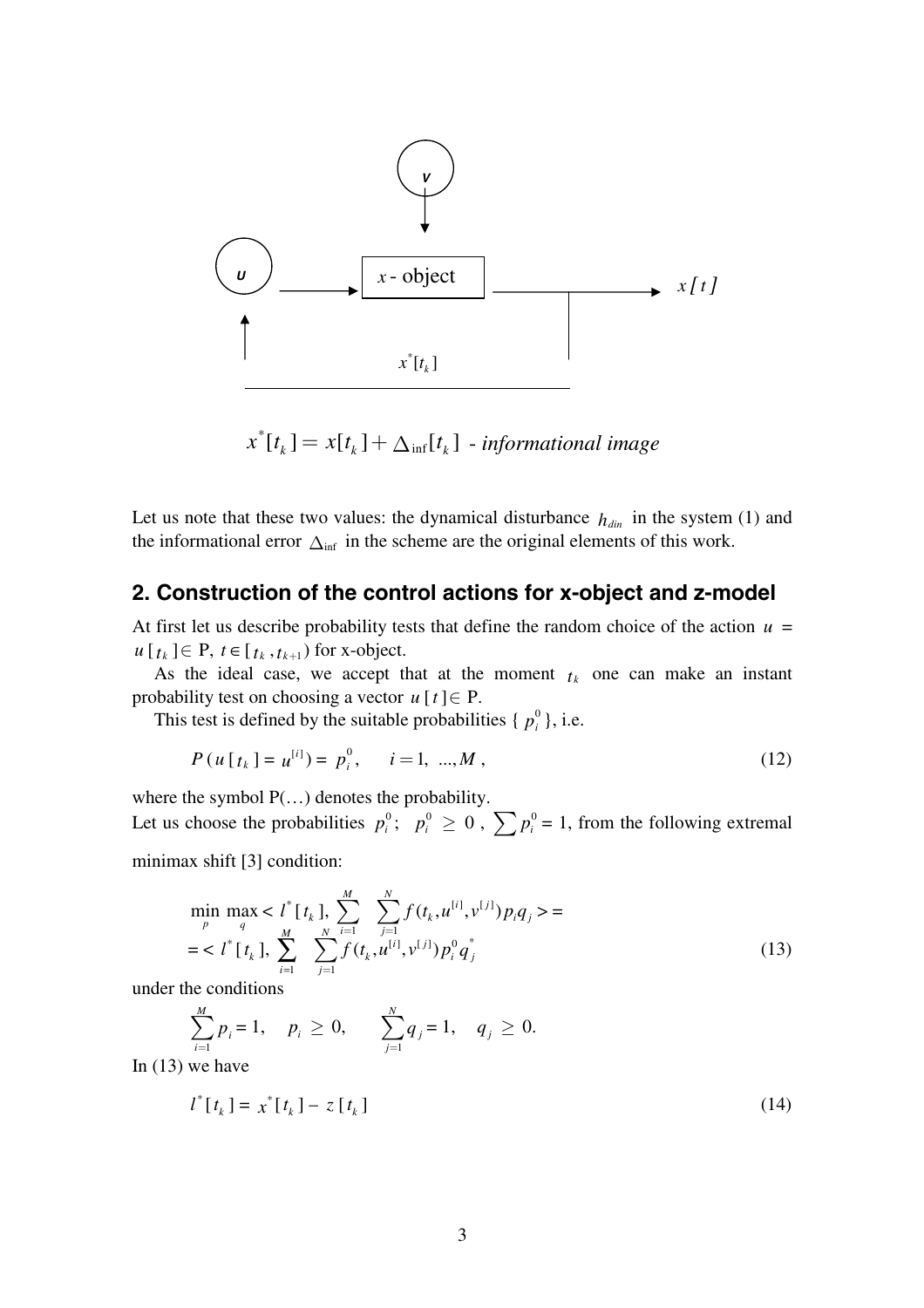Secondly, let the "control action"  $q^0[t_k]$  for z-model (this model is formed by including into the control loop of the computer simulations) is chosen from the extremal maximin shift condition

$$
\max_{q} \min_{p} < l^*[t_k], \sum_{i=1}^M \sum_{j=1}^N f(t_k, u^{[i]}, v^{[j]}) p_i q_j > = \\ < l^*[t_k], \sum_{i=1}^M \sum_{j=1}^N f(t_k, u^{[i]}, v^{[j]}) p_i^* q_j^0. \tag{15}
$$

Probabilities  $\{q_i\}$  that define the stochastic actions (disturbances)  $v[t_k]$  on x-object,

and "actions"  $\{p_i\}$  for z-model can be arbitrary: 1 *N j j q*  $\sum_{j=1} q_j = 1, \quad q_j \geq 0, \sum_{i=1}$ *M i i p*  $\sum_{i=1} p_i = 1,$  $p_i \geq 0$ .

# **3. Mutual tracking in the combined process {x-object, z-modelleader}**

The following Theorem holds:

**Theorem.** Under the described above choice of the random actions  $u^0[t_k]$  for xobject and "actions"  $q^0$  [ $t_k$ ] for the z-model, for any chosen beforehand numbers  $V^* > 0$ and  $0 < \beta < 1$  there exist sufficiently small numbers  $\delta_0 > 0$ ,  $\delta_{\text{inf}} > 0$ ,  $\delta_{\text{dim}} > 0$ , and  $\delta$  > 0 such that the following inequality holds:

$$
P(V(t, l[t]) \leq V^*, \forall t \in [0, T]) \geq 1 - \beta,
$$
\n(16)

if  $l[0] \leq \delta_0$ ,  $E\left\{l[l[t] - l^*[t] \mid l[t] \right\} \leq \delta_{\text{inf}}$  for any admissible  $l[t] = x[t] - z[t]$ ,  $E\left\{ | h_{\text{dim}}(t)| \right\} \leq \delta_{\text{inf}}$ ,  $t \in [0, T]$ , and  $\Delta t = t_{k+1} - t_k \leq \delta$ . Here

$$
V(t, x[t], z[t]) = |x[t] - z[t]|^{2} e^{-2\lambda t}.
$$
 (17)

This Theorem has the following informal sense:

If we choose at each time moment  $t_k$ ,  $k = 0$ , ..., K the control action  $u[t_k] \in P$  (3) as a result of random test with the probability  $\{p^0\}$  from (13), i.e.

$$
(u[tk] = u[i] \in P) = pi0,
$$
\n(18)

and choose for the *z*-model the collection  $\{q_j^0\}$  (15), then for each admissible  $v[t]$ ∈ *Q*,  $t_k$  ≤  $t$  ≤  $t_{k+1}$  for the *x*-object and collection {  $p_i$  } for the *z*-model the motions of the *x*-object:  $x[t]$ ,  $0 \le t \le T$  and of the *z*-model leader:  $z[t]$ ,  $0 \le t \le T$  will be close to each other in the sense (17) on the whole time interval [0,T] with the probability arbitrarily close to one.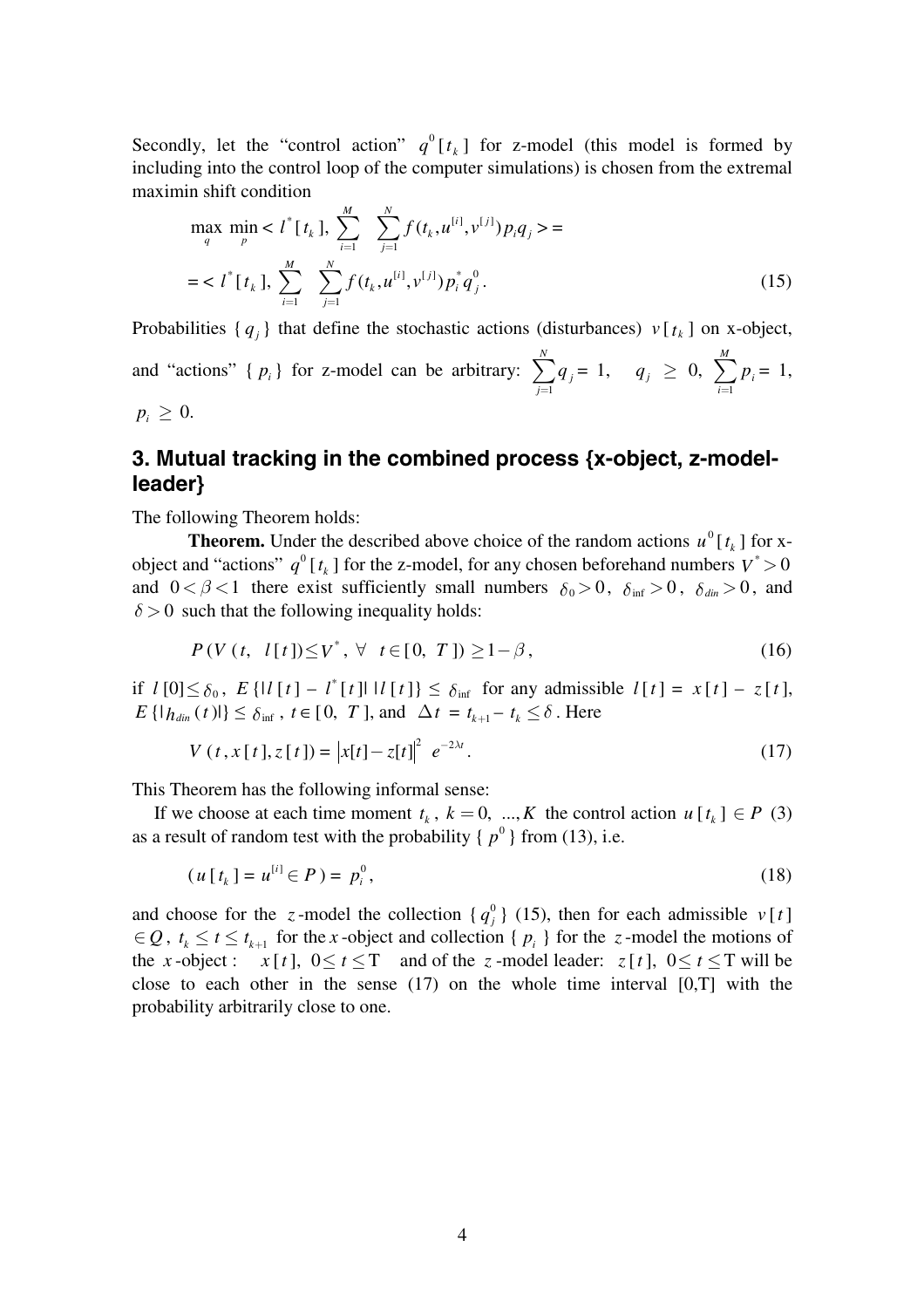

### **4. Proof of the main result**

**Lemma.** For the random actions  $u^0[t_k]$  of the *x*-object and "actions"  $q^0[t_k]$  of the *z*model the following estimation is valid:

$$
E\{V(t_{k+1},l[t_{k+1}])\mid l[t_k]\}\leq V(t_k,l[t_k]) ++(C_1\Delta t + C_2\delta_{\inf} + C_3\delta_{\dim})\Delta t, \quad k = 0,...,K-1,
$$
\n(19)

in particular,

$$
E\{V(t_{k+1},l[t_{k+1}])\} \le E\{V(t_k,l[t_k])\} ++(C_1\Delta t + C_2\delta_{\inf} + C_3\delta_{\dim})\Delta t, \quad k = 0,...,K-1,
$$
\n(20)

where  $C_1$ ,  $C_2$ ,  $C_3$  are positive constants, and  $\Delta t = t_{k+1} - t_k$ ,  $\delta_{\text{inf}}$ ,  $\delta_{\text{dim}}$  are sufficiently small positive numbers.

**Proof of Lemma.** Let at the time moment  $t_k$  the admissible random vectors  $l[t_k] = x[t_k] - z[t_k]$  and  $l^*[t_k] = x^*[t_k] - z[t_k]$  be realized. Then according to dynamics of  $x[t]$  and  $z[t]$  we have

$$
x[t_{k+1}] = x[t_k] ++(A(t_k)x[t_k] + f(t_k, u^0[t_k], v[t_k]) + h_{\text{dim}}(t_k))\Delta t,
$$
\n(21)

$$
z[t_{k+1}] = z[t_k] + (A(t_k)z[t_k] + \tilde{f}_{pq^0}(t_k))\Delta t, \qquad (22)
$$

where, as is described above,  $u^0[t_k]$  is the result of random choice with probabilities  $p^0 = \{p_i^0\}$  that satisfy the minimax condition (13), i.e.

$$
P(u^{0}[t_{k}] = u^{[i]} \in P] = p_{i}^{0} \quad i = 1,...,M \tag{23}
$$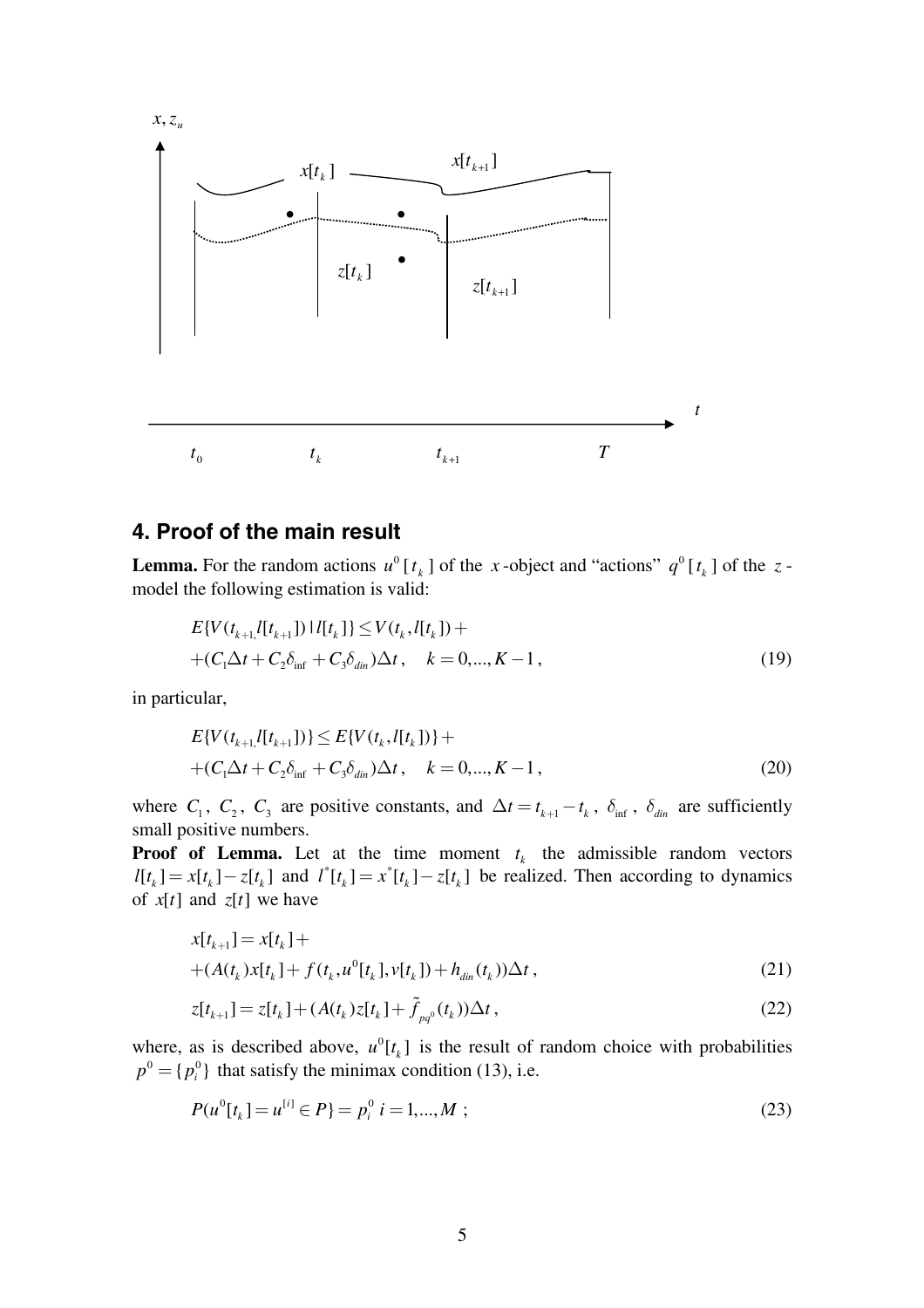$v[t_k]$  is the result of random choice with some admissible probabilities  $q = \{q_i\}$ , i.e.

$$
P(v[tk] = v[j] \in Q) = qj, \quad j = 1,...,N ;
$$
\n(24)

 $h_{\text{dim}}(t_k)$  is a random dynamic disturbance independent from  $l[t_k]$  and  $l^*[t_k]$ ;  $\tilde{f}_{pq}(t_k)$  is defined in (9); p is some admissible "action" for the z-model;  $q^0$  is the "action" that satisfies the maximin condition (15).

From (21), (22) for  $l[t_{k+1}] = x[t_{k+1}] - z[t_{k+1}]$  we deduce

$$
\Delta V_{t_k}^{t_{k+1}} = V(t_{k+1}, l[t_{k+1}]) - V(t_k, l[t_k]) =
$$
\n
$$
= e^{-2\lambda t_{k+1}} |l[t_{k+1}]|^2 - e^{-2\lambda t_k} |l[t_k]|^2 =
$$
\n
$$
= e^{-2\lambda t_{k+1}} (|l[t_{k+1}]|^2 - e^{2\lambda t_k} |l[t_k]|^2) =
$$
\n
$$
= e^{-2\lambda t_{k+1}} (|l[t_k]|^2 + 2\langle l[t_k], A(t_k)l[t_k] \rangle \Delta t +
$$
\n
$$
+ |A(t_k)l[t_k]|^2 \Delta t^2 - e^{2\lambda t_k} |l[t_k]|^2 +
$$
\n
$$
+ |\Delta f(t_k)|^2 \Delta t^2 + |h_{dim}(t_k)|^2 \Delta t^2 +
$$
\n
$$
+ 2\langle l[t_k], h_{dim}(t_k) \rangle \Delta t + 2\langle \Delta f(t_k), h_{dim}(t_k) \rangle \Delta t^2 +
$$
\n
$$
+ 2\langle A(t_k)l[t_k], \Delta f(t_k) \rangle \Delta t^2 + 2\langle A(t_k)l(t_k), h_{dim}(t_k) \rangle \Delta t^2 +
$$
\n
$$
+ 2\langle l[t_k], \Delta f(t_k) \rangle \Delta t), \qquad (25)
$$

where

$$
\Delta f(t_k) = f(t_k, u^0[t_k], v[t_k]) - \tilde{f}_{pq^0}(t_k). \tag{26}
$$

Now note that  $e^{2\lambda \Delta t} = 1 + 2\lambda \Delta t + 2\lambda^2 \Delta t^2 + o(\Delta t^2)$ , where  $o(\Delta t^2) > 0$ . Remind also that  $\lambda > ||A(t)||$ ,  $t \in [0, T]$ . So, the following relations are valid:

$$
|l(t_k)|^2 + 2\langle l[t_k], A(t_k)l[t_k] \rangle \Delta t +
$$
  
+ 
$$
|A(t_k)l[t_k]|^2 \Delta t^2 - e^{2\lambda \Delta t} |l(t_k)|^2 \le
$$
  

$$
\leq |l(t_k)|^2 + 2|l(t_k)|^2 ||A(t_k)||\Delta t + |l(t_k)|^2 ||A(t_k)||^2 \Delta t^2 -
$$
  

$$
- |l[t_k]|^2 - 2|l[t_k]|^2 \lambda \Delta t - |l[t_k]|^2 \lambda^2 \Delta t^2 =
$$
  

$$
= |l[t_k]|^2 [2(||A(t_k)|| - \lambda)\Delta t + (||A(t_k)||^2 - 2\lambda^2)\Delta t^2] \leq 0.
$$
 (27)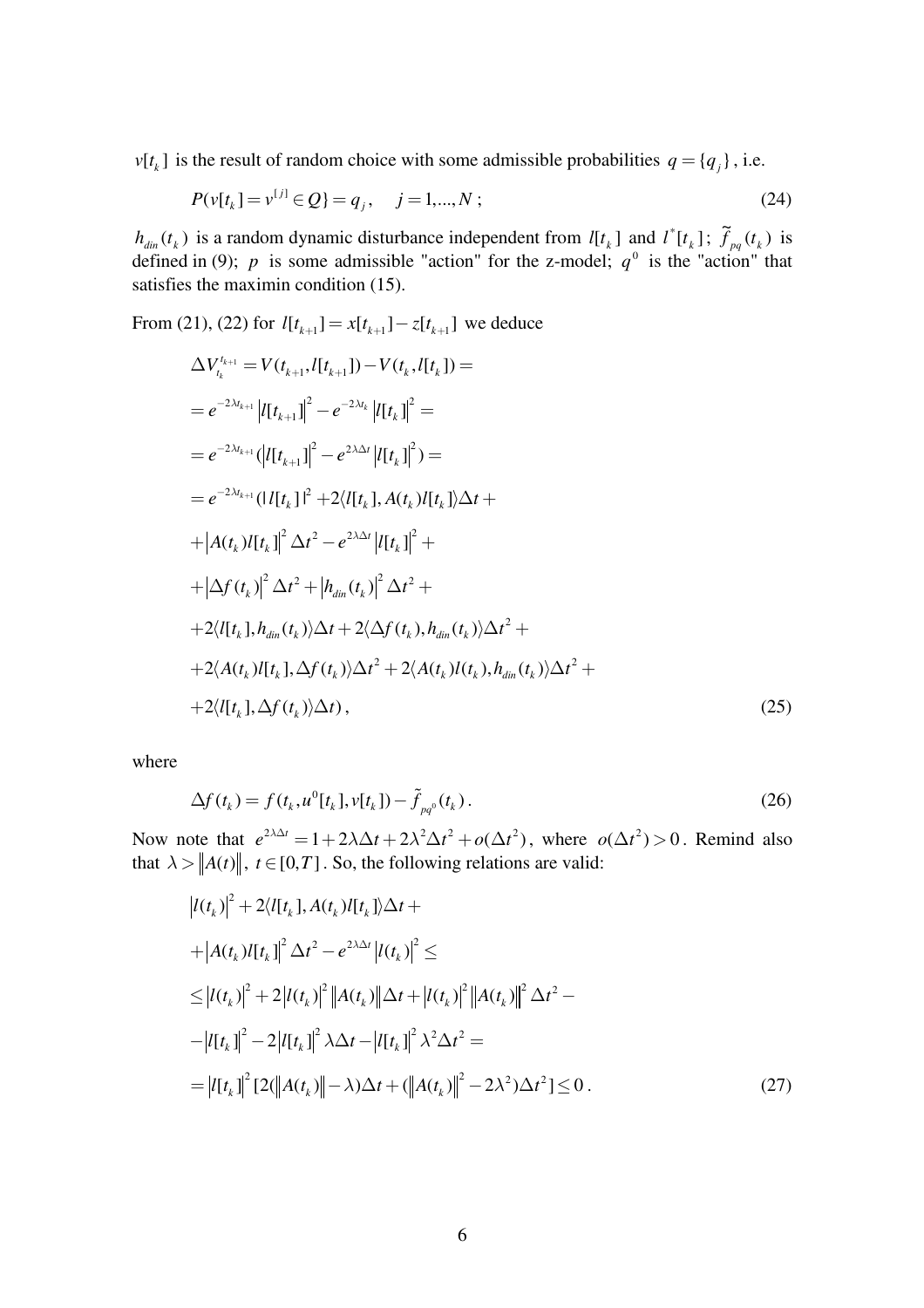Because of the given above properties of the function  $f(t, u, v)$ , there exists a number  $R > 0$ , such that  $|f(t, u, v)| \le R$ ,  $t \in [0, T]$ ,  $u \in P$ ,  $v \in Q$ . Thus, the following inequality holds:

$$
\left|\Delta f(t_k)\right| \le 2R\,. \tag{28}
$$

Remind also that the considered random values  $h_{\text{dim}}(t_k)$  and  $l[t_k]$  satisfy the conditions:

$$
\left| h_{\text{dim}}(t) \right| \le H, \qquad E\left\{ \left| h_{\text{dim}}(t) \right| \right\} \le \delta_{\text{dim}}, \qquad t \in [0, T], \tag{29}
$$

$$
l[t_k] \le L, \qquad k = 0, ..., K. \tag{30}
$$

So, from (25) due to (27)-(30) we deduce

$$
\Delta V_{t_k}^{t_{k+1}} \leq C_1 \Delta t^2 +
$$
  
+
$$
e^{-2\lambda t_{k+1}} (2L|h_{\text{dim}}(t_k)|\Delta t + 2\langle l[t_k], \Delta f(t_k)\rangle \Delta t),
$$
\n(31)

where  $C_1 = 4R^2 + H^2 + 4RH + 4\lambda LR + 2\lambda LH$ .

The estimation (31) is valid for any realizations of the dynamic disturbances  $h_{\text{dim}}(t_k)$ and for any results of the random trial for the choice of actions  $u^0[t_k]$  and  $v[t_k]$ . Thus, from (31), taking into account the stochastic independence of  $h_{\text{din}}(t_k)$  from  $l[t_k]$  and  $l^*[t_k]$ , we obtain the estimation:

$$
E\left\{\Delta V_{t_k}^{t_{k+1}} |l[t_k], l^*[t_k]\right\} \le C_1 \Delta t^2 + C_3 \delta_{\text{din}} \Delta t +
$$
  
+2e^{-2\lambda t\_{k+1}} \langle l[t\_k], E\left\{\Delta f(t\_k) |l[t\_k], l^\*[t\_k]\right\} \rangle \Delta t, (32)

where  $C_3 = 2L$ . Due to (23), (24) and (26) we have

$$
E\left\{\Delta f(t_k) | l[t_k], l^*[t_k] \right\} =
$$
  
=  $E\left\{ f(t_k, u^0[t_k], v[t_k]) - \tilde{f}_{pq^0}(t_k) | l[t_k], l^*[t_k] \right\} =$   
=  $\tilde{f}_{p^0q}(t_k) - \tilde{f}_{pq^0}(t_k)$ . (33)

Now, according to the choice of probabilities  $p^0$  (see (13)), "actions"  $q^0$  (see (15)), and because of (28), (33), we deduce

$$
\langle I[t_k], E\left\{\Delta f(t_k) \mid I[t_k], I^*[t_k] \right\} \rangle \Delta t =
$$
\n
$$
= \langle I[t_k] - I^*[t_k], \tilde{f}_{p^0q}(t_k) - \tilde{f}_{pq^0}(t_k) \rangle \Delta t +
$$
\n
$$
+ \langle \langle I^*[t_k], \tilde{f}_{p^0q}(t_k) \rangle - \langle I[t_k], \tilde{f}_{pq^0}(t_k) \rangle \rangle \Delta t \le
$$
\n
$$
\leq 2R \left| I[t_k] - I^*[t_k] \right| \Delta t.
$$
\n(34)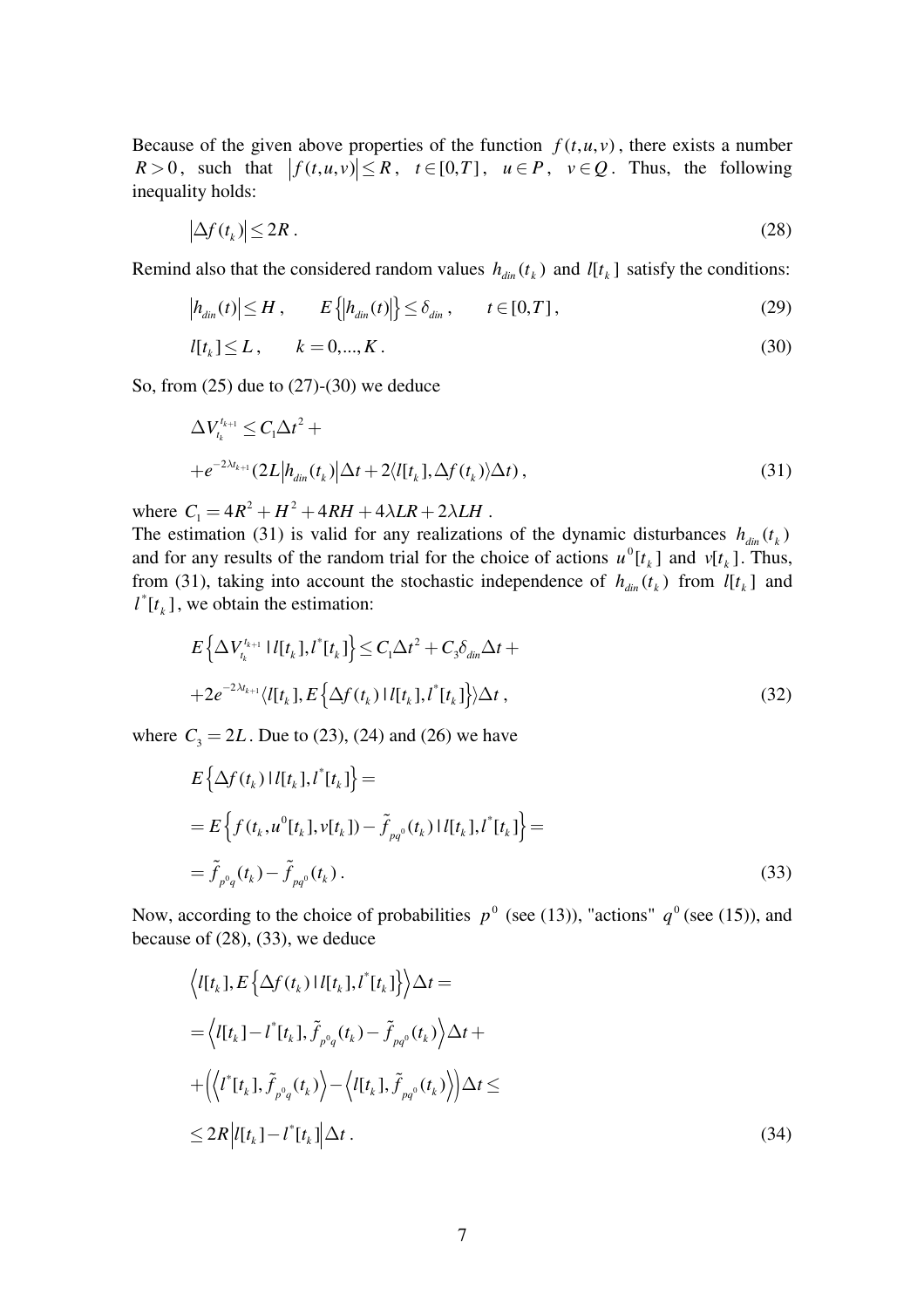Remind that the random vector  $l^*[t_k]$ satisfies the condition:  $E\left\{ |l[t_k] - l^*[t_k]|l[t_k] \right\} \leq \delta_{\inf}$ . Using this and the formula of iterated mathematical expectations, from  $(22)$  and  $(24)$  we obtain

$$
E\left\{\Delta V_{t_k}^{t_{k+1}}\left|l[t_k]\right\}\right\} = E\left\{E\left\{\Delta V_{t_k}^{t_{k+1}}\left|l[t_k],l^*[t_k]\right\}\right|l[t_k]\right\} \le
$$
  

$$
\leq C_1\Delta t^2 + C_3\delta_{\text{dim}}\Delta t + C_2\delta_{\text{inf}}\Delta t,
$$
 (35)

where  $C_4 = 4R$ . From (35) we conclude

$$
E\left\{V(t_{k+1},l[t_{k+1}])\,|\,l[t_k]\right\} = E\left\{V(t_k,l[t_k]) + \Delta V_{t_k}^{t_{k+1}}\,|\,l[t_k]\right\} =
$$
  
=  $V(t_k,l[t_k]) + E\left\{\Delta V_{t_k}^{t_{k+1}}\,|\,l[t_k]\right\} \le$   

$$
\leq V(t_k,l[t_k]) + (C_1\Delta t + C_2\delta_{\inf} + C_3\delta_{\dim})\Delta t.
$$

The proof of Lemma is complete.

**Proof of Theorem.** Take the numbers  $0 < V_* < V^*$ , such that for any possible realization  $l[t, \omega] = x[t, \omega] - z[t, \omega]$  the variation of the vector  $C_4 = 4R$  satisfies the inequality

$$
\left| V(\tau^*, l[\tau^*, \omega]) - V(\tau_*, l[\tau_*, \omega]) \right| < V^* - V_* \tag{36}
$$

for all  $\tau_* \in [t_k, t_{k+1}], \ \tau^* \in (\tau_*, t_{k+1}], \ k = 0, ..., K$ .

Consider the induction on  $t_k$  from  $k = 0$  to  $k = K$ .

For the first step from  $t_0 = 0$  to  $t_1 = \Delta t$  according to results of Lemma and because of relations  $V(0, l[0, \omega]) = |l[0]|^2$ ,  $|l[0]| \leq \delta_0$ ,  $\Delta t \leq \delta$ , we have the estimation:

$$
E_{\Omega}\left\{V(t_1, l[t_1, \omega])\right\} \le \delta_0^2 + (C_1\delta + C_2\delta_{\inf} + C_3\delta_{\dim})\Delta t. \tag{37}
$$

Here  $E_0 \{...\}$  is the mathematical expectation, i.e. averaging, with respect to all possible elementary events  $\omega \in \Omega$ . Select a subset  $\Omega_1 \subset \Omega$  for which the following inequality is valid:

$$
V(t_1, l[t_1, \omega]) \le V_*, \qquad \omega \in \Omega_1. \tag{38}
$$

Then, using Chebyshev's inequality and according to (37), we deduce

$$
P_1 = P(\Omega) - P(\Omega_1) \le (\delta_0^2 + (C_1 \delta + C_2 \delta_{\inf} + C_3 \delta_{\dim}) \Delta t) / V_*.
$$
 (39)

Inequalities (38) and (39), if we take into account (36), means that the probability of all realizations  $l[t, \omega]$  that for all  $t \in [t_0, t_1]$  remain in the domain  $V(t, l) \leq V^*$ , satisfies the inequality

$$
P\big(V(t, I[t, \omega]) \le V^*, \forall t \in [t_0, t_1] \big) \ge 1 - P_1 \ge
$$
  
 
$$
\ge 1 - (\delta_0^2 + (C_1 \delta + C_2 \delta_{\inf} + C_3 \delta_{\dim}) t_1) / V_*.
$$
 (40)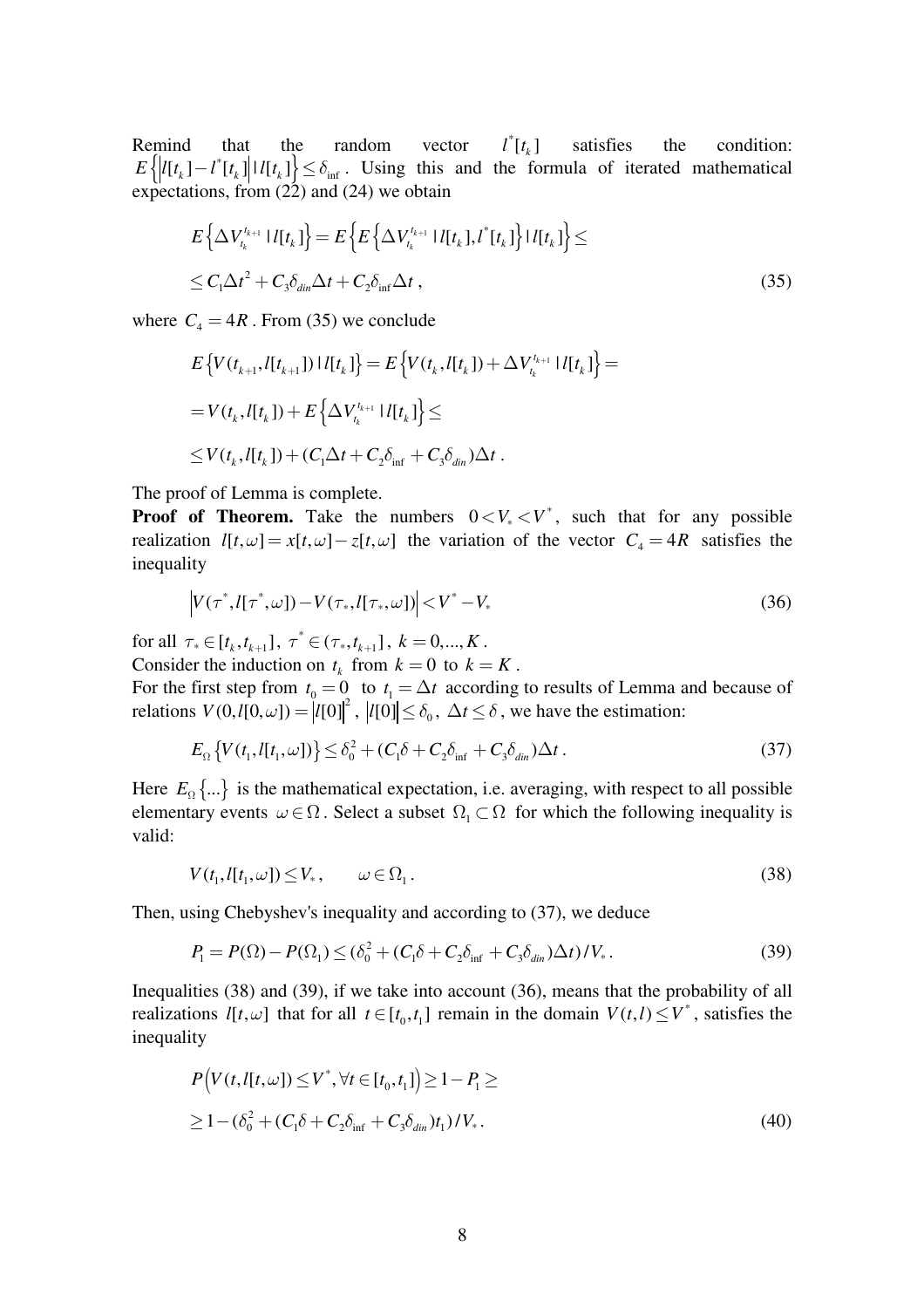Now by induction, suppose that for the time moment  $t_k < T$  we have the inequality:

$$
P\big(V(t, l[t, \omega]) \le V^*, \forall t \in [t_0, t_k]\big) \ge
$$
  
 
$$
\ge 1 - (\delta_0^2 + (C_1\delta + C_2\delta_{\inf} + C_3\delta_{\dim})t_k)/V_*.
$$
 (41)

Let  $\Omega_k$  be the set of all elementary events  $\alpha$  for which inequality (41) and the following inequality hold

$$
V(t_k, l[t_k, \omega]) \le V_*, \qquad \omega \in \Omega_k. \tag{42}
$$

Note that here, by analogy with Lemma, we can use the estimation

$$
E_{\Omega_k} \{ V(t_{k+1}, l[t_{k+1}, \omega]) \} \le E_{\Omega_k} \{ V(t_k, l[t_k, \omega]) \} +
$$
  
+ 
$$
(C_1 \Delta t + C_2 \delta_{\inf} + C_3 \delta_{\dim}) \Delta t.
$$
 (43)

Select the subset  $\Omega_{k+1} \subset \Omega_k$  such that the following inequality holds:

$$
V(t_{k+1}, l[t_{k+1}, \omega]) \le V_*, \qquad \omega \in \Omega_{k+1}.
$$
\n(44)

From (41)-(44), using again the Chebyshev's inequality and (36), we obtain the inequality

$$
P\big(V(t, I[t, \omega]) \le V^*, \forall t \in [t_0, t_{k+1}]\big) \ge
$$
  
 
$$
\ge 1 - (\delta_0^2 + (C_1\delta + C_2\delta_{\inf} + C_3\delta_{\dim})t_{k+1})/V_*.
$$
 (45)

According to the method of mathematical induction we conclude that the inequality (41) holds for any  $k = 0, ..., K$ . From (41) for  $k = K$  we obtain

$$
P\big(V(t, l[t, \omega]) \le V^*, \forall t \in [t_0, T]\big) \ge
$$
  
 
$$
\ge 1 - (\delta_0^2 + (C_1 \delta + C_2 \delta_{\inf} + C_3 \delta_{\dim})T)/V_* .
$$
 (46)

The inequality (16) follows from (46) if we take  $\delta_0$ ,  $\delta$ ,  $\delta_{\text{inf}}$ , and  $\delta_{\text{dim}}$ , such that  $\delta_0^2 + (C_1 \delta + C_2 \delta_{\inf} + C_3 \delta_{\dim})T \leq \beta V_*$ .

The proof of Theorem is complete.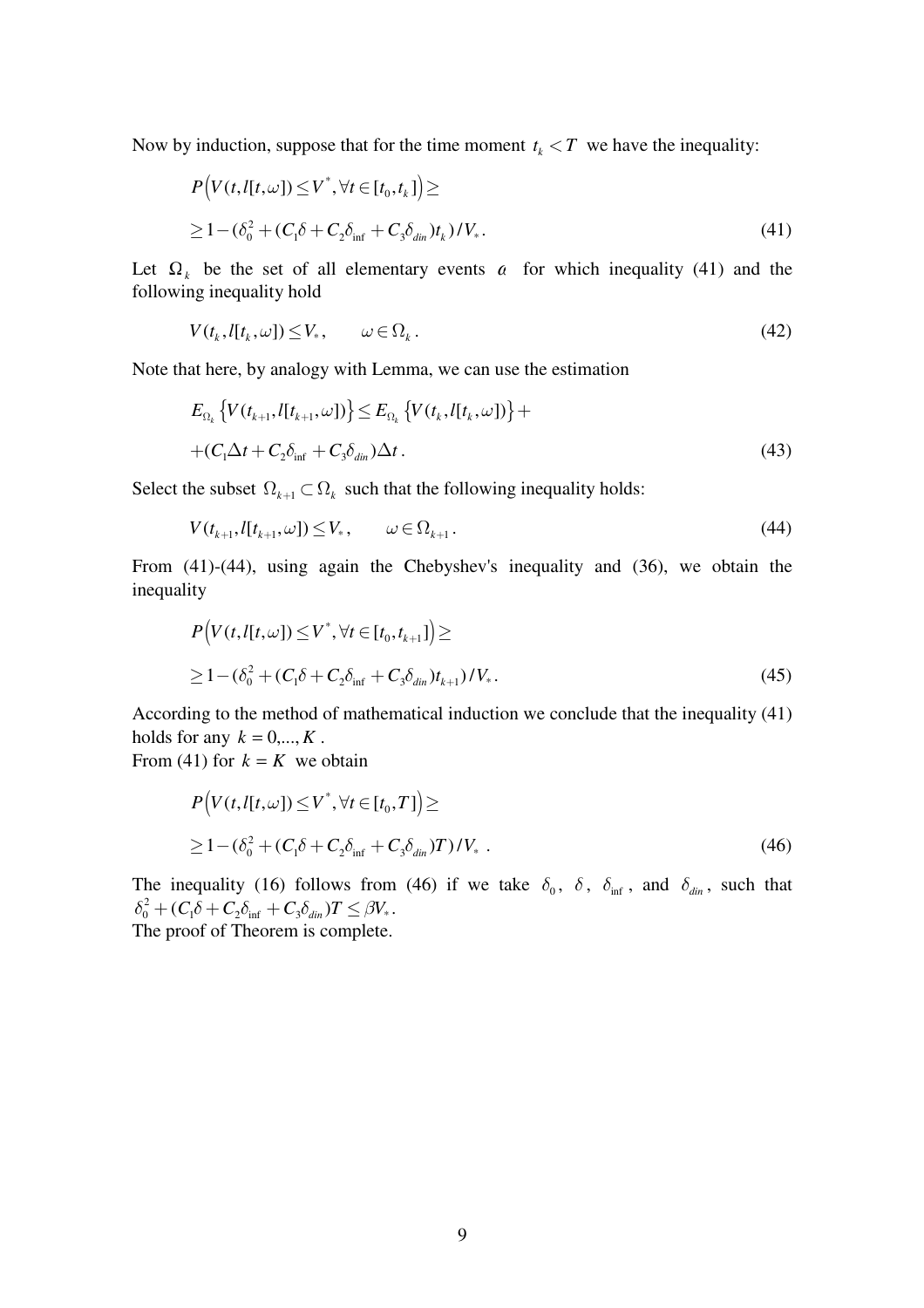## **5. Model problem - 1**

The following example illustrates the considered algorithm of mutual tracking of x and z-motions.

The controlled system has the form

$$
x_1 = x_2
$$
  
\n
$$
x_2 = f(t, u, v) + h_{dim}
$$
  
\n
$$
t_0 = 0 \le t \le T = 4
$$
  
\n
$$
u \in P = \{ u^{[1]} = -1, u^{[2]} = 1 \}
$$
  
\n
$$
\in Q = \{ v^{[1]} = -1, v^{[2]} = 1 \}
$$
  
\n
$$
\begin{cases}\n0.5u + (u + v)^2 + v, t \in [t_0, \frac{T}{4}], t \in [\frac{2T}{4}, \frac{3T}{4}] \\
f(t, u, v) = u + (u + v)^2 + 0.5v, t \in [\frac{T}{4}, \frac{2T}{4}], t \in [\frac{3t}{4}, T].\n\end{cases}
$$

Using the considered stochastic algorithm of control under the values of parameters of x-object and z-model  $x_1(0) = -1.0$ ,  $x_2(0) = 1.0$ ,  $\overline{z_1(0)} = -0.95$ ,  $\overline{z_2(0)} = 1.05$ ,

 $\Delta t = t_{k+1} - t_k = \delta = 0.01$ ,  $E\{\mid \Delta_{\text{inf}} \mid \} \leq \delta_{\text{inf}} = 0.01$ ,  $E\{\mid h_{\text{dim}}(t) \mid \} \leq \delta_{\text{dim}} = 0.01$  we obtain the results of computer simulation for the motions of x-object (solid line) and zmodel (dashed line) presented at figure 1. At this figure the phase portrait of the motion of x-object and z-model is depicted.



**Figure 1**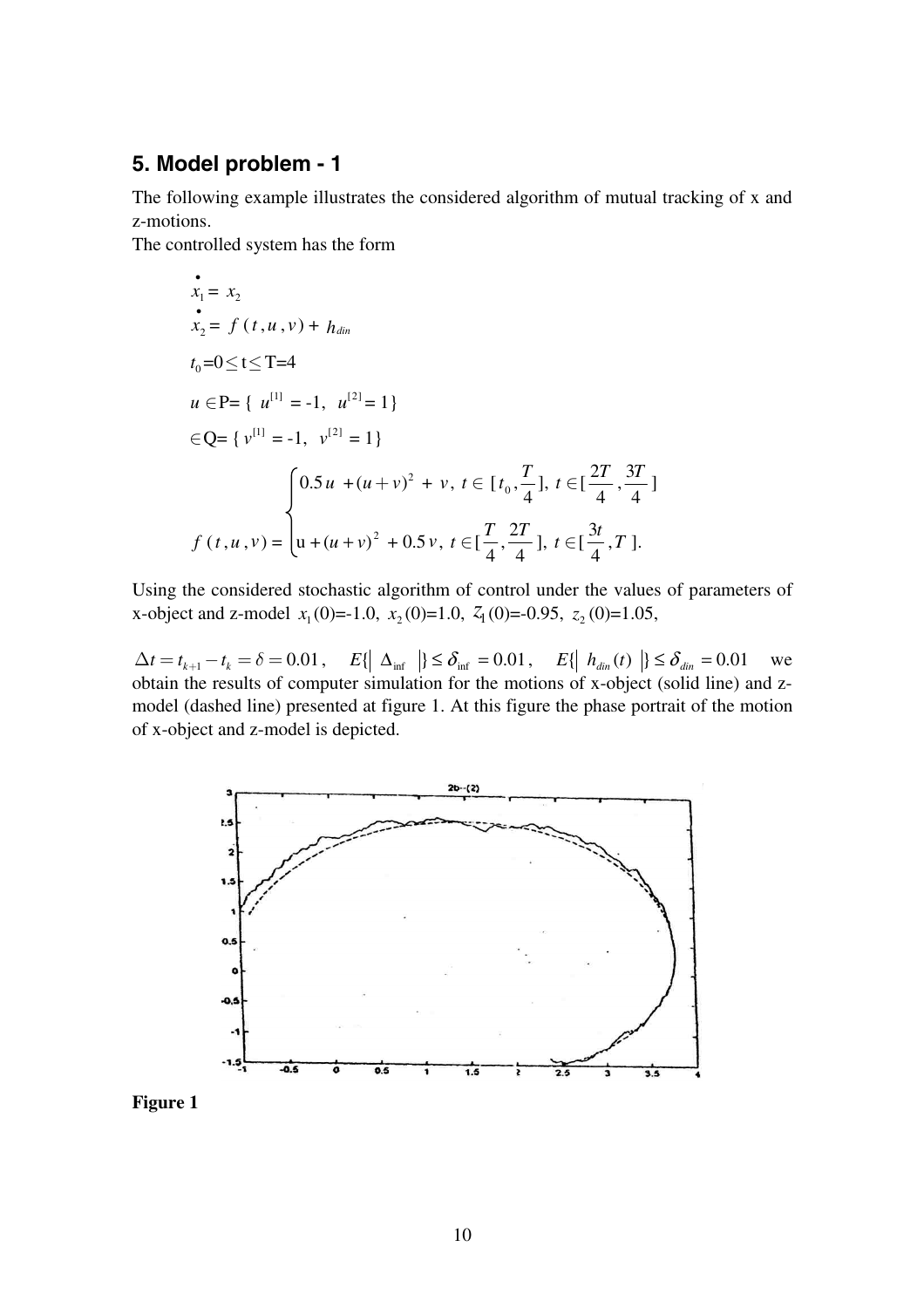### **6. Optimal control problem**

Of course these constructed above methods of tracking will not be so important if we consider them alone without some informal problem.

 So, in the next section we apply the elaborated universal algorithm (or block) of control that was constructed in the first section for solution of some specific problems. At first, we apply the elaborated block of mutual tracking to the solution of some simple problems – tracking along the arbitrary curves, then for the solutions of problem with optimal ensured results for the given positional quality index  $\gamma$ . Then we apply it to the solution of antagonistic differential games of two players, using the formalizations of the theory of differential games developed at USU and IMM in Ekaterinburg.

 The following model problems and its simulations illustrate the connections of the constructed block of mutual tracking with solutions of these concrete problems. In this case we use some sub-program that calculate the control actions for z-models-leaders. For example, we use the well studied now method of extremal shift on the accompanying points [3], designed in Ekaterinburg.

 In [5] there were prepared a programming toolbox in the MATLAB system. In the toolbox we can change the components of the controlled system (1)  $A(t)$ ,  $f(t, u, v)$ ,  $\Lambda$ <sub>inf</sub>,  $h_{dir}$ .

#### **7. Model problem - 2**

We consider the model problems for the following 2-dimensional controlled system:

$$
x_1 = x_2
$$
  

$$
x_2 = a(t)u + b(t) (u+v)^2 + c(t)v + h_{dim}
$$

where

$$
t_0=0 \le t \le T=4
$$
  
\n
$$
u \in P = \{ u^{[1]} = -1, u^{[2]} = 1 \}
$$
  
\n
$$
v \in Q = \{ v^{[1]} = -1, v^{[2]} = 1 \}
$$
  
\n4,  $0 \le t \le 2$   
\n
$$
a(t) = \begin{cases} 0, & 2 \le t \le 4 \\ 0, & 2 \le t \le 3 \end{cases}
$$
  
\n
$$
b(t) = \frac{1}{2}
$$
  
\n
$$
\begin{cases} 0, & 0 \le t \le 3 \\ 2, & 3 \le t \le 4 \end{cases}
$$

The quality index is defined by the formula

 $\gamma = \max \{ |x_1[t^{[1]}=1]|, |x_1[t^{[2]}=T=4]| \}.$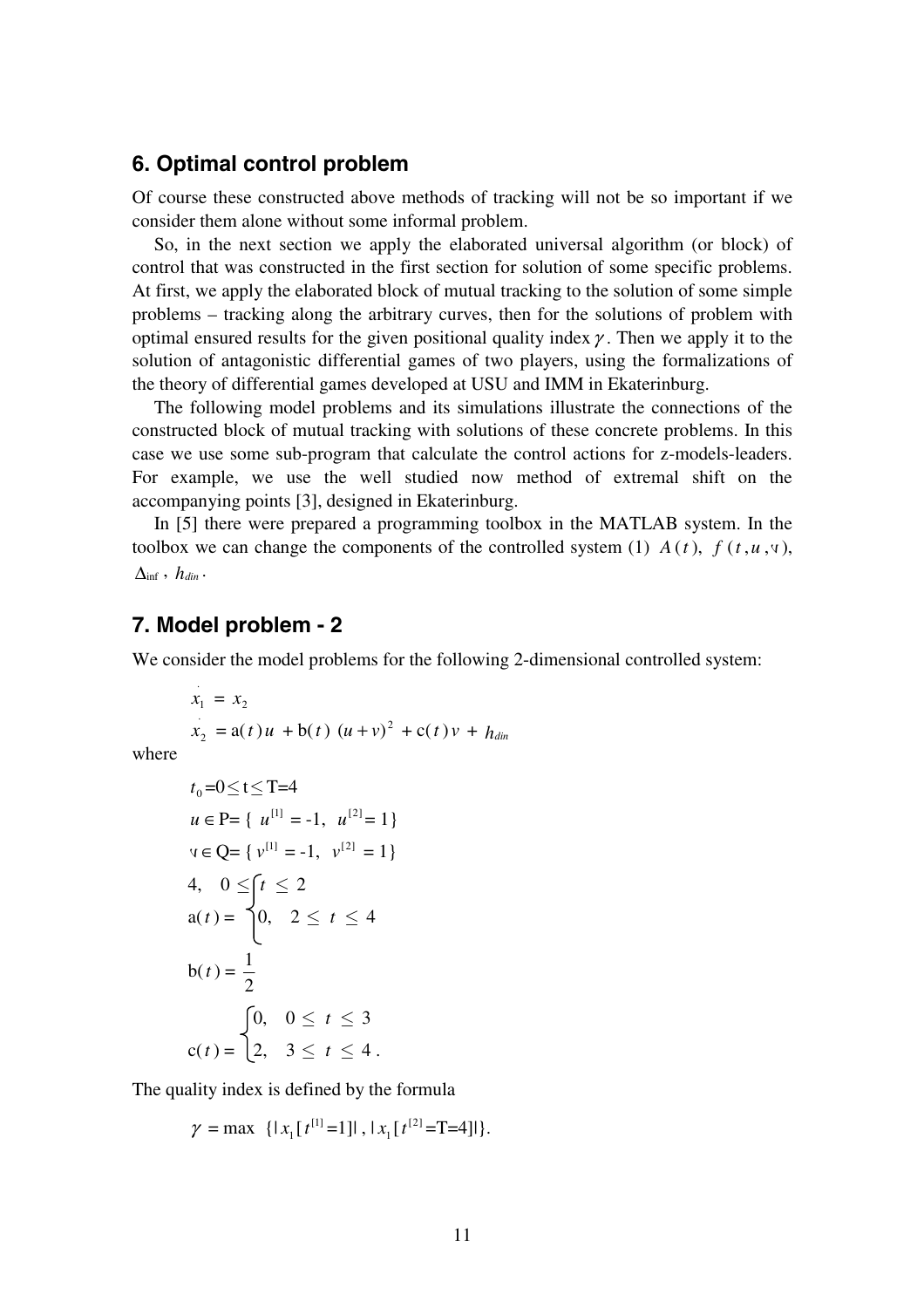

#### **Figure 2**

 Using the considered stochastic algorithm of control for the x-object and z-model with the values of parameters  $x_1(0)=1.0$ ,  $x_2(0)=2.0$ ,  $z_1(0)=0.95$ ,  $z_2(0)=2.05$ ,  $\Delta t = t_{k+1} - t_k = \delta = 0.01$ ,  $E\{\Delta_{\text{inf}} | \} \leq \delta_{\text{inf}} = 0.01$ ,  $E\{\Delta_{\text{inf}} | t \leq \delta_{\text{dim}} \} = 0.01$ , we obtain the results of computer simulation for the motions of x-object (solid line) and zmodel (dashed line) presented at Figure 2. At this figure the phase portrait of the motion of x-object and z-model is depicted. The optimal guaranteed result defined in [3] for the initial position { $t_0 = 0$ ,  $x_1(0)=1.0$ ,  $x_2(0)=2.0$ } is equal  $\rho^0(0, x[0])=2.0$ . The value of the quality index  $\gamma(x[t], 0 \le t \le 4) = 1.67$ .

### **8. Summary**

In this report the following results are obtained:

- 1. The block of the mutual stable stochastic tracking for the nonlinear real x-object and its suitable computer (virtual) z-model-leader is constructed in the discrete in time t feedback positional control scheme. This stable stochastic tracking is based on the extremal minimax and maximin conditions. The dynamical system has a random dynamical disturbance in the right hand side of the differential equation. In the positional feedback control scheme the information image has a random information error. It is shown that the closeness between the motions of the object and the model is ensured with the probability that is arbitrary close to one. The corresponding lemmas and theorems are proved.
- 2. Using the constructed block of mutual tracking some concrete optimal control and game-control problems are solved.